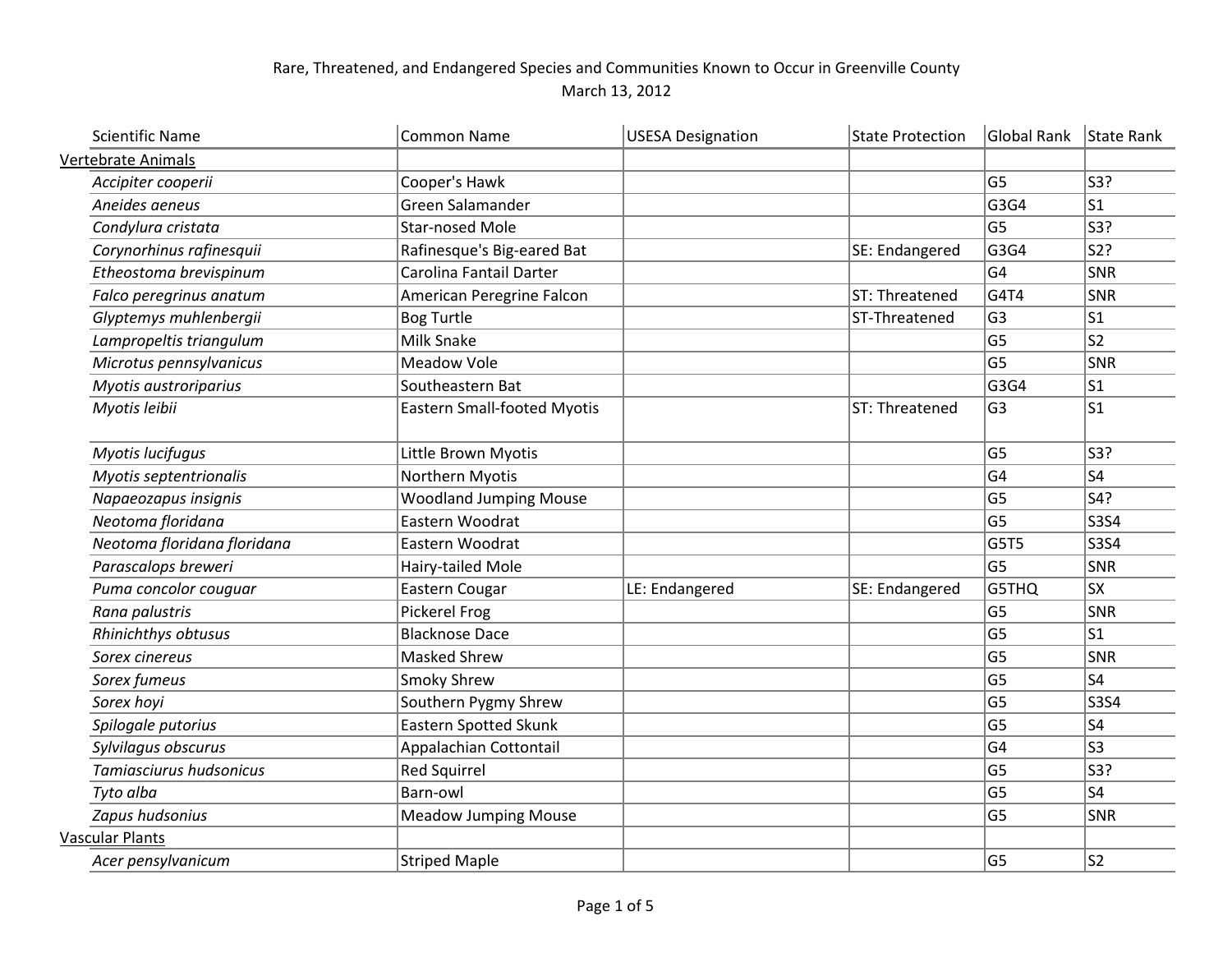| <b>Scientific Name</b>            | <b>Common Name</b>           | <b>USESA Designation</b> | <b>State Protection</b> | Global Rank    | State Rank     |
|-----------------------------------|------------------------------|--------------------------|-------------------------|----------------|----------------|
| Aconitum uncinatum                | <b>Blue Monkshood</b>        |                          |                         | G <sub>4</sub> | S <sub>2</sub> |
| Agrimonia pubescens               | Soft Groovebur               |                          |                         | G <sub>5</sub> | S <sub>1</sub> |
| Amorpha glabra                    | Smooth Indigobush            |                          |                         | G4?            | S <sub>2</sub> |
| Anemone berlandieri               | Southern Thimble-weed        |                          |                         | G4?            | S1             |
| Arethusa bulbosa                  | <b>Bog Rose</b>              |                          |                         | G <sub>4</sub> | SH             |
| Aristolochia macrophylla          | Pipevine                     |                          |                         | G <sub>5</sub> | S <sub>2</sub> |
| Asplenium pinnatifidum            | Lobed Spleenwort             |                          |                         | G <sub>4</sub> | S1             |
| Asplenium resiliens               | <b>Black-stem Spleenwort</b> |                          |                         | G <sub>5</sub> | S1             |
| Asplenium rhizophyllum            | Walking-fern Spleenwort      |                          |                         | G <sub>5</sub> | $\sf S2$       |
| Asplenium trichomanes             | Maidenhair Spleenwort        |                          |                         | G <sub>5</sub> | S <sub>2</sub> |
| Betula alleghaniensis             | <b>Yellow Birch</b>          |                          |                         | G <sub>5</sub> | S1             |
| Campanulastrum americanum         | <b>Tall Bellflower</b>       |                          |                         | G <sub>5</sub> | S <sub>1</sub> |
| Carex appalachica                 | Appalachian Sedge            |                          |                         | G <sub>4</sub> | S <sub>1</sub> |
| Carex austrocaroliniana           | South Carolina Sedge         |                          |                         | G <sub>4</sub> | S <sub>3</sub> |
| Carex biltmoreana                 | <b>Biltmore Sedge</b>        |                          |                         | G <sub>3</sub> | S <sub>1</sub> |
| Carex folliculata                 | Long Sedge                   |                          |                         | G4G5           | S <sub>1</sub> |
| Carex gracillima                  | <b>Graceful Sedge</b>        |                          |                         | G <sub>5</sub> | S <sub>2</sub> |
| Carex radfordii                   | Radford's Sedge              |                          |                         | G <sub>2</sub> | S <sub>3</sub> |
| Castilleja coccinea               | Scarlet Indian-paintbrush    |                          |                         | G <sub>5</sub> | S <sub>2</sub> |
| Caulophyllum thalictroides        | <b>Blue Cohosh</b>           |                          |                         | G4G5           | S <sub>2</sub> |
| Chelone Iyonii                    | Pink Turtlehead              |                          |                         | G4             | S2?            |
| Chrysosplenium americanum         | American Golden-saxifrage    |                          |                         | G <sub>5</sub> | S <sub>1</sub> |
| Cimicifuga americana              | Mountain Bugbane             |                          |                         | G <sub>4</sub> | SNR            |
| Circaea lutetiana ssp. canadensis | Enchanter's Nightshade       |                          |                         | G5T5           | S <sub>3</sub> |
| Cladrastis kentukea               | Yellowwood                   |                          |                         | G4             | S <sub>1</sub> |
| Comptonia peregrina               | <b>Sweet Fern</b>            |                          |                         | G <sub>5</sub> | S1             |
| Convallaria majuscula             | American Lily-of-the-valley  |                          |                         | G4?            | S <sub>1</sub> |
| Coreopsis gladiata                | Southeastern Tickseed        |                          |                         | G4G5           | SNR            |
| Coreopsis latifolia               | <b>Broad-leaved Tickseed</b> |                          |                         | G <sub>3</sub> | S <sub>1</sub> |
| Cornus racemosa                   | <b>Stiff Dogwood</b>         |                          |                         | G5?            | $ $ S1?        |
| Cypripedium pubescens             | Large Yellow Lady's-slipper  |                          |                         | G <sub>5</sub> | S <sub>3</sub> |
| Cystopteris protrusa              | Lowland Brittle Fern         |                          |                         | G <sub>5</sub> | S <sub>2</sub> |
| Deschampsia flexuosa              | <b>Crinkled Hairgrass</b>    |                          |                         | G <sub>5</sub> | S1             |
| Diphylleia cymosa                 | Umbrella-leaf                |                          |                         | G4             | S <sub>2</sub> |
| Dryopteris intermedia             | Evergreen Woodfern           |                          |                         | G5             | S2             |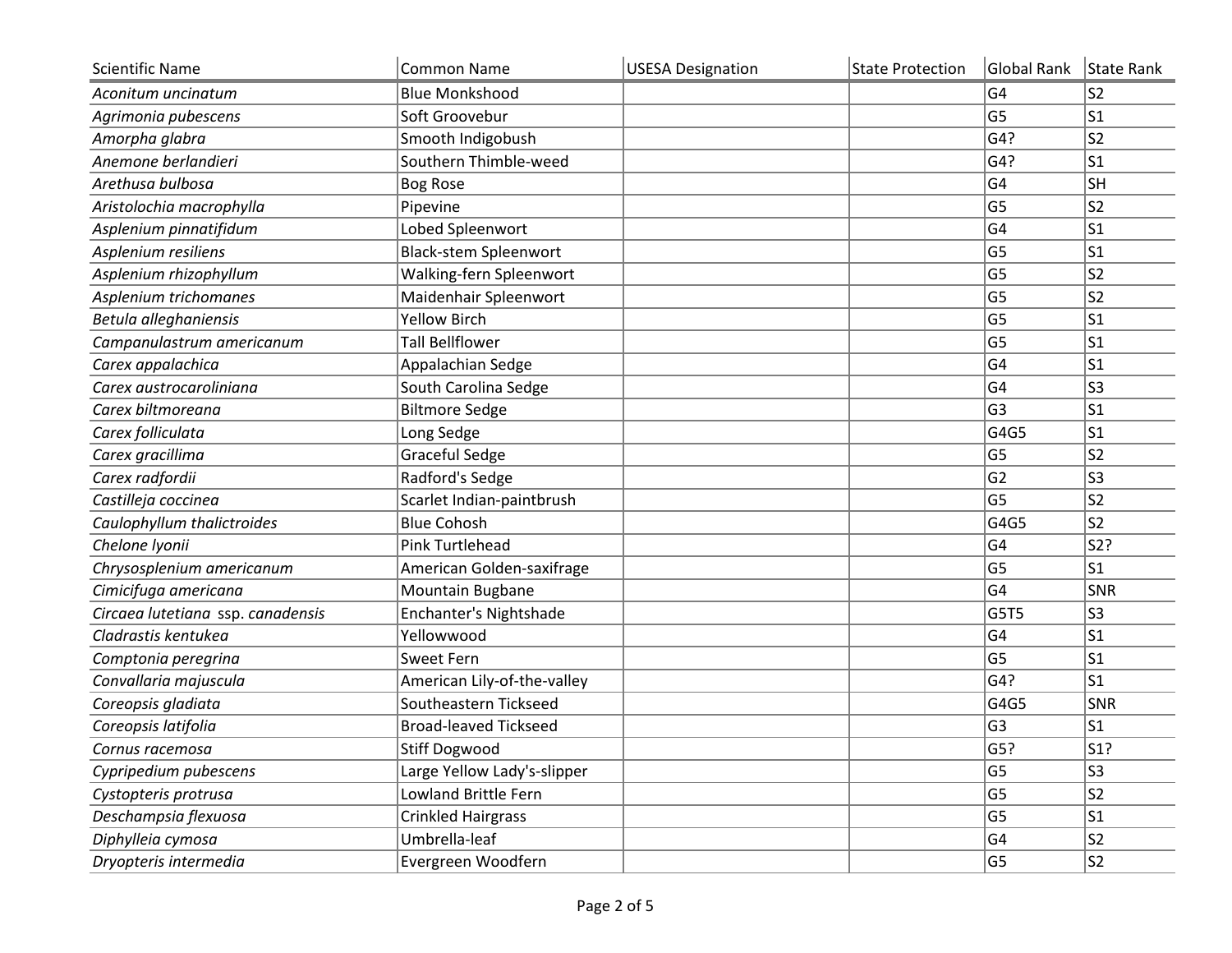| <b>Scientific Name</b>      | <b>Common Name</b>              | <b>USESA Designation</b> | <b>State Protection</b> | Global Rank    | State Rank     |
|-----------------------------|---------------------------------|--------------------------|-------------------------|----------------|----------------|
| Eupatorium fistulosum       | Hollow Joe-pye Weed             |                          |                         | G5?            | SNR            |
| Fothergilla major           | Mountain Witch-alder            |                          |                         | G <sub>3</sub> | S <sub>2</sub> |
| Galearis spectabilis        | Showy Orchis                    |                          |                         | G <sub>5</sub> | S <sub>3</sub> |
| Gaultheria procumbens       | Teaberry                        |                          |                         | G <sub>5</sub> | S3             |
| Hackelia virginiana         | Virginia Stickseed              |                          |                         | G <sub>5</sub> | S1             |
| Helenium brevifolium        | <b>Shortleaf Sneezeweed</b>     |                          |                         | G <sub>4</sub> | S <sub>1</sub> |
| Helianthus glaucophyllus    | White-leaved Sunflower          |                          |                         | G3G4           | S <sub>2</sub> |
| Helonias bullata            | Swamp-pink                      | LT: Threatened           |                         | G <sub>3</sub> | S1             |
| Hepatica nobilis var. acuta | Liverleaf                       |                          |                         | G5T5           | S <sub>3</sub> |
| Heuchera parviflora         | Little-leaved Alumroot          |                          |                         | G <sub>4</sub> | S2             |
| Hexastylis naniflora        | <b>Dwarf-flowered Heartleaf</b> | LT: Threatened           |                         | G <sub>3</sub> | S3             |
| Hydrocotyle americana       | American Water-pennywort        |                          |                         | G <sub>5</sub> | S1             |
| Hydrophyllum canadense      | <b>Blunt-leaf Waterleaf</b>     |                          |                         | G <sub>5</sub> | S <sub>2</sub> |
| Impatiens pallida           | Pale Jewel-weed                 |                          |                         | G <sub>5</sub> | S1             |
| Isotria medeoloides         | Small Whorled Pogonia           | LT: Threatened           |                         | G <sub>2</sub> | S <sub>2</sub> |
| Juglans cinerea             | <b>Butternut</b>                |                          |                         | G <sub>4</sub> | S <sub>3</sub> |
| Juncus gymnocarpus          | Naked-fruited Rush              |                          |                         | G <sub>4</sub> | S <sub>3</sub> |
| Juncus subcaudatus          | Woods-rush                      |                          |                         | G <sub>5</sub> | S <sub>1</sub> |
| Juniperus communis          | Ground Juniper                  |                          |                         | G <sub>5</sub> | SNR            |
| Krigia montana              | <b>False Dandelion</b>          |                          |                         | G <sub>3</sub> | S <sub>2</sub> |
| Lilium canadense            | Canada Lily                     |                          |                         | G <sub>5</sub> | S <sub>1</sub> |
| Lonicera flava              | Yellow Honeysuckle              |                          |                         | G5?            | S <sub>2</sub> |
| Lycopodium porophilum       | <b>Rock Clubmoss</b>            |                          |                         | G <sub>4</sub> | $ s_1 $        |
| Lycopodium tristachyum      | Deep-root Clubmoss              |                          |                         | G <sub>5</sub> | S <sub>1</sub> |
| Lygodium palmatum           | <b>Climbing Fern</b>            |                          |                         | G <sub>4</sub> | S <sub>3</sub> |
| Monarda didyma              | Oswego Tea                      |                          |                         | G <sub>5</sub> | S <sub>2</sub> |
| Monotropsis odorata         | Sweet Pinesap                   |                          |                         | G <sub>3</sub> | S <sub>2</sub> |
| Ophioglossum vulgatum       | Adder's-tongue                  |                          |                         | G <sub>5</sub> | S <sub>2</sub> |
| Osmorhiza claytonii         | Hairy Sweet-cicely              |                          |                         | G <sub>5</sub> | ls2            |
| Panax quinquefolius         | <b>American Ginseng</b>         |                          |                         | G3G4           | S4             |
| Parnassia grandifolia       | Large-leaved Grass-of-          |                          |                         | G <sub>3</sub> | S2             |
|                             | parnassus                       |                          |                         |                |                |
| Phacelia bipinnatifida      | Fernleaf Phacelia               |                          |                         | G <sub>5</sub> | S1             |
| Philadelphus hirsutus       | Streambank Mock-orange          |                          |                         | G <sub>5</sub> | S2             |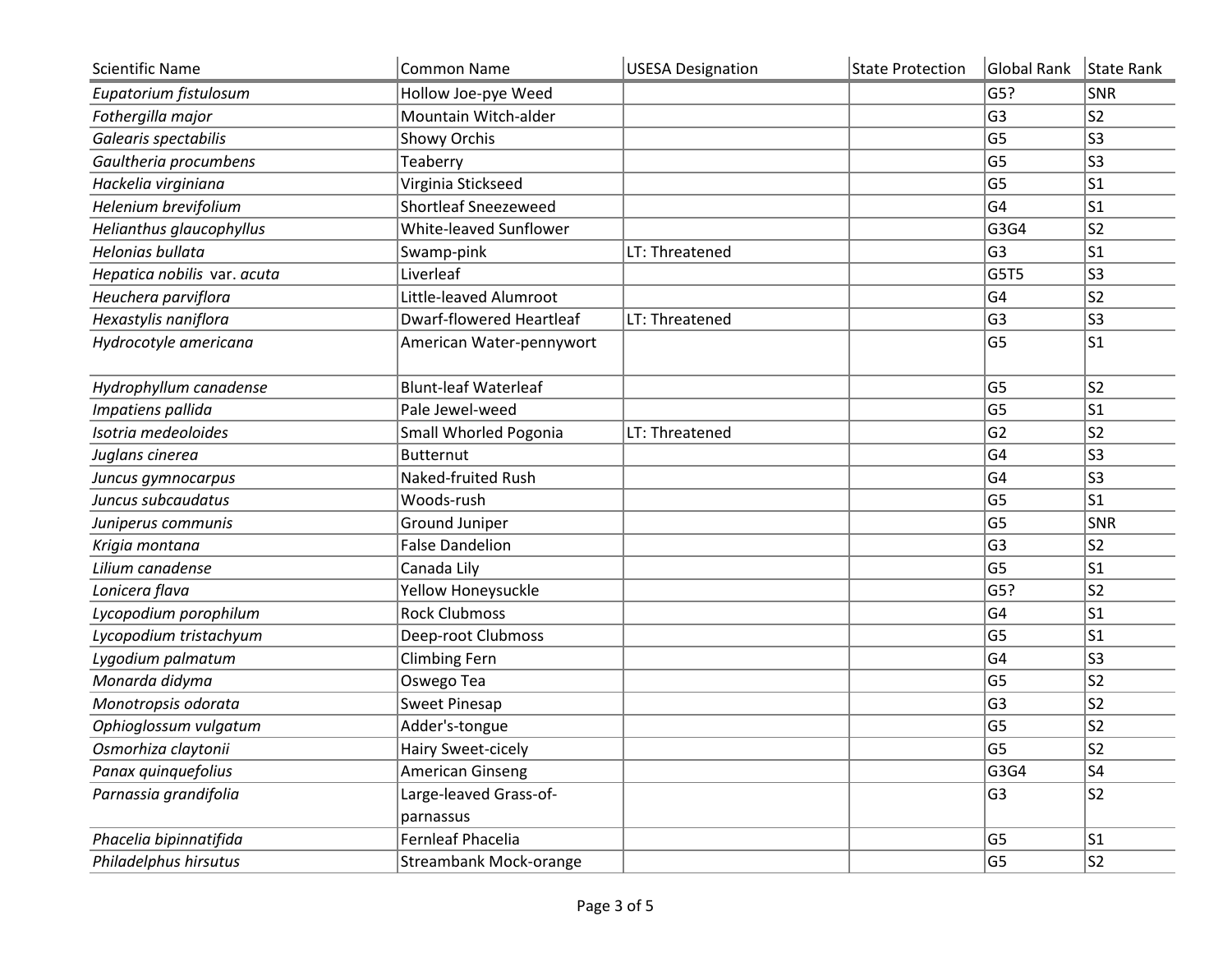| <b>Scientific Name</b>              | Common Name                     | <b>USESA Designation</b> | <b>State Protection</b> | Global Rank    | State Rank                    |
|-------------------------------------|---------------------------------|--------------------------|-------------------------|----------------|-------------------------------|
| Platanthera integrilabia            | White Fringeless Orchid         | C: Candidate             |                         | G2G3           | S1                            |
| Platanthera lacera                  | Green-fringe Orchis             |                          |                         | G <sub>5</sub> | ls2                           |
| Platanthera peramoena               | Purple Fringeless Orchid        |                          |                         | G <sub>5</sub> | sx                            |
| Polygala paucifolia                 | Gay-wing Milkwort               |                          |                         | G <sub>5</sub> | S2                            |
| Pycnanthemum montanum               | Single-haired Mountain-mint     |                          |                         | G3G5           | S3                            |
| Rhododendron catawbiense            | Catawba Rhododendron            |                          |                         | G <sub>5</sub> | ls1                           |
| Rudbeckia heliopsidis               | Sun-facing Coneflower           |                          |                         | G <sub>2</sub> | S <sub>1</sub> S <sub>2</sub> |
| Sagittaria fasciculata              | <b>Bunched Arrowhead</b>        | LE: Endangered           |                         | G <sub>2</sub> | S2                            |
| Sanicula trifoliata                 | Large-fruited Sanicle           |                          |                         | G4             | S1                            |
| Sarracenia rubra ssp. jonesii       | Mountain Sweet Pitcher-plant    | LE: Endangered           |                         | G4T2           | S1S2                          |
| Saxifraga careyana                  | Carey Saxifrage                 |                          |                         | G <sub>3</sub> | S1                            |
| Saxifraga micranthidifolia          | Lettuce-leaf Saxifrage          |                          |                         | G <sub>5</sub> | S2                            |
| Senecio millefolium                 | Piedmont Ragwort                |                          |                         | G <sub>2</sub> | S2                            |
| Shortia galacifolia                 | Oconee-bells                    |                          |                         | G2G3           | S3                            |
| Silphium terebinthinaceum           | <b>Prairie Rosinweed</b>        |                          |                         | G4G5           | S1                            |
| Sisyrinchium dichotomum             | Reflexed Blue-eyed Grass        | LE: Endangered           |                         | G <sub>2</sub> | S1                            |
| Smilax biltmoreana                  | <b>Biltmore Greenbrier</b>      |                          |                         | G4             | S2                            |
| Solidago bicolor                    | White Goldenrod                 |                          |                         | G <sub>5</sub> | S2                            |
| <b>Stachys latidens</b>             | Broad-toothed Hedge-nettle      |                          |                         | G4G5           | S2                            |
| Stewartia ovata                     | <b>Mountain Camellia</b>        |                          |                         | G <sub>4</sub> | S2                            |
| Thermopsis mollis                   | Soft-haired Thermopsis          |                          |                         | G4?            | S1                            |
| Tiarella cordifolia var. cordifolia | <b>Heart-leaved Foam Flower</b> |                          |                         | G5T5           | s2                            |
| Trautvetteria caroliniensis         | Carolina Tassel-rue             |                          |                         | G <sub>5</sub> | ls3                           |
| Trichomanes boschianum              | Bristle-fern                    |                          |                         | G <sub>4</sub> | S1                            |
| Trillium undulatum                  | <b>Painted Trillium</b>         |                          |                         | G <sub>5</sub> | S2                            |
| Triphora trianthophora              | Nodding Pogonia                 |                          |                         | G3G4           | S2                            |
| Viola pubescens var. leiocarpon     | <b>Yellow Violet</b>            |                          |                         | G5T5           | S <sub>2</sub>                |
| Xerophyllum asphodeloides           | Eastern Turkeybeard             |                          |                         | G4             | S <sub>2</sub>                |
| Xyris torta                         | Twisted Yellow-eyed-grass       |                          |                         | G <sub>5</sub> | S1                            |
| <b>Fungus</b>                       |                                 |                          |                         |                |                               |
| Gymnoderma lineare                  | Rocky Gnome Lichen              | LE: Listed endangered    |                         | G2             | S1                            |
| Communities                         |                                 |                          |                         |                |                               |